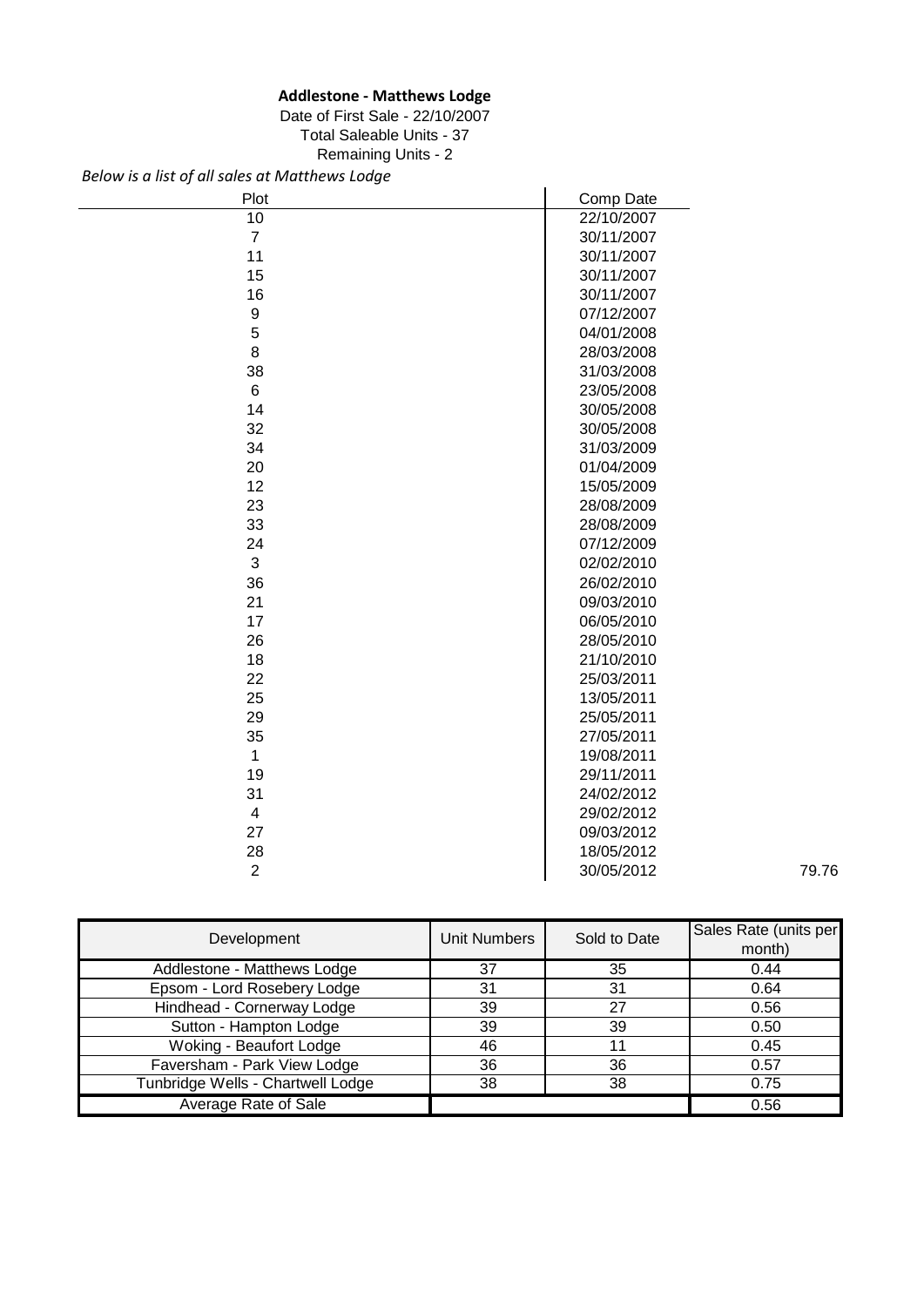## **Epsom - Lord Rosebery Lodge**

| Date of First Sale - 28/05/2010                     |  |
|-----------------------------------------------------|--|
| <b>Total Saleable Units - 31</b>                    |  |
| Remaining Units - 1 (Last unit reserved)            |  |
| Below is a list of all sales at Lord Rosebery Lodge |  |

| Plot             |  |
|------------------|--|
| $\overline{3}$   |  |
| 5                |  |
| 20               |  |
| 22               |  |
| 24               |  |
| 25               |  |
| $11$             |  |
| 21               |  |
| $10$             |  |
| 14               |  |
| $\,6$            |  |
| 12               |  |
| 31               |  |
| $\boldsymbol{9}$ |  |
| $16\,$           |  |
| 32               |  |
| $\frac{2}{4}$    |  |
|                  |  |
| $\overline{7}$   |  |
| 18               |  |
| $17\,$           |  |
| $\mathbf{1}$     |  |
| 23               |  |
| 19               |  |
| 29               |  |
| 28               |  |
| $30\,$           |  |
| 26               |  |
| 27               |  |
| $\,8\,$          |  |
|                  |  |

0.44 units per month 2 remaining units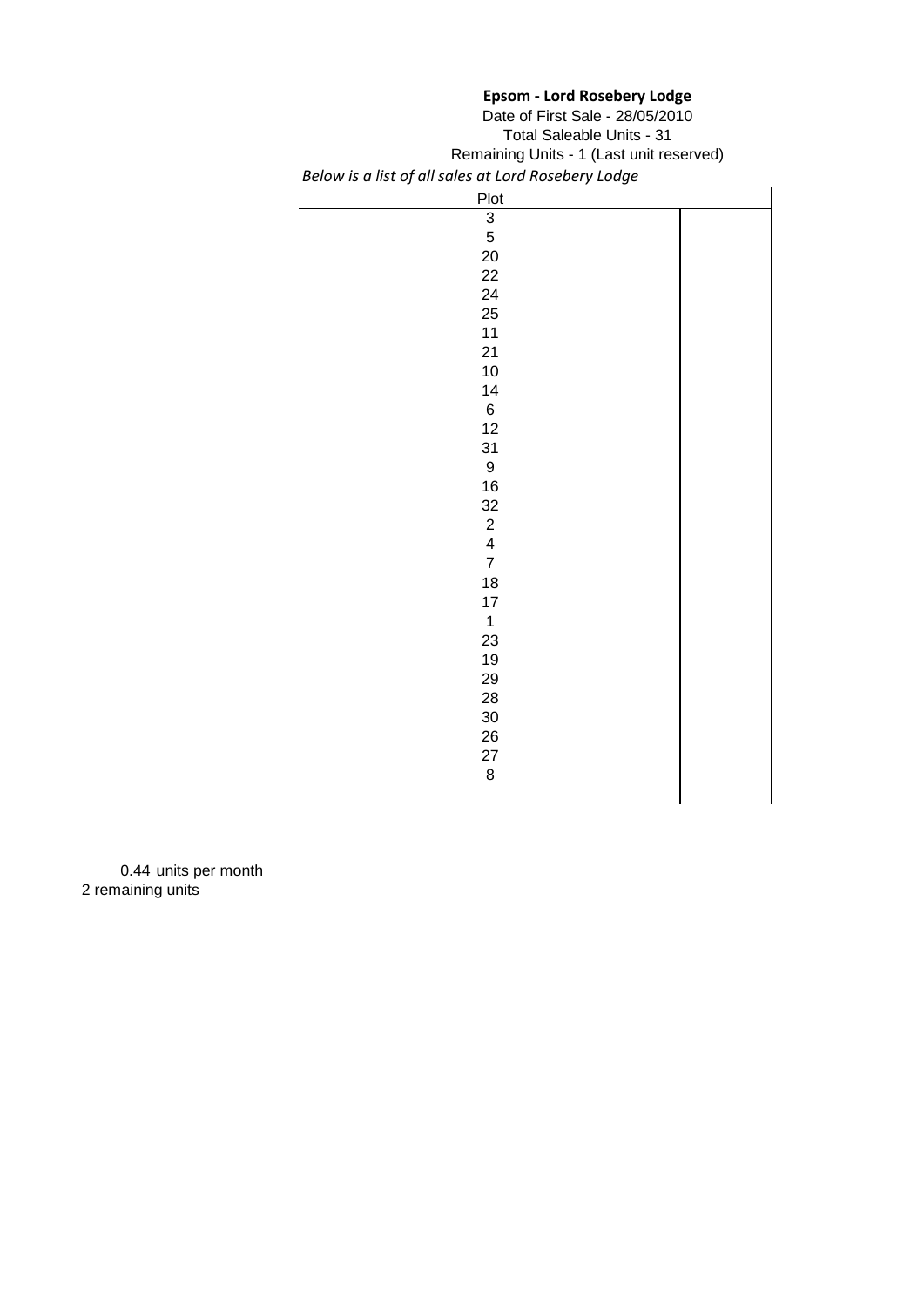### **Hindhead - Cornerway Lod**

*Below is a list of all sales at Cornerway Lodge* Date of First Sale - 28/05/20 Total Saleable Units - 29 Remaining Units - 2

| Comp Date  | Plot           |
|------------|----------------|
| 28/05/2010 | 17             |
| 28/05/2010 | 22             |
| 28/05/2010 | 9              |
| 28/05/2010 | 23             |
| 28/05/2010 | $\overline{7}$ |
| 28/05/2010 | 26             |
| 27/08/2010 | 21             |
| 27/08/2010 | 25             |
| 31/08/2010 | 6              |
| 08/10/2010 | 18             |
| 29/10/2010 | 4              |
| 29/10/2010 | 14             |
| 25/11/2010 | 29             |
| 22/12/2010 | 30             |
| 22/12/2010 | 12             |
| 23/02/2011 | 8              |
| 25/02/2011 | 15             |
| 25/03/2011 | 5              |
| 15/04/2011 | 28             |
| 19/04/2011 | 24             |
| 18/05/2011 | 10             |
| 27/05/2011 | 27             |
| 27/07/2011 | 1              |
| 25/11/2011 | 20             |
| 03/05/2012 | 11             |
| 31/05/2012 | 16             |
| 29/08/2012 | 3              |
| 31/08/2012 |                |
| 01/11/2012 |                |

48.56 0.64 units per month 0 remaining units

16/11/2012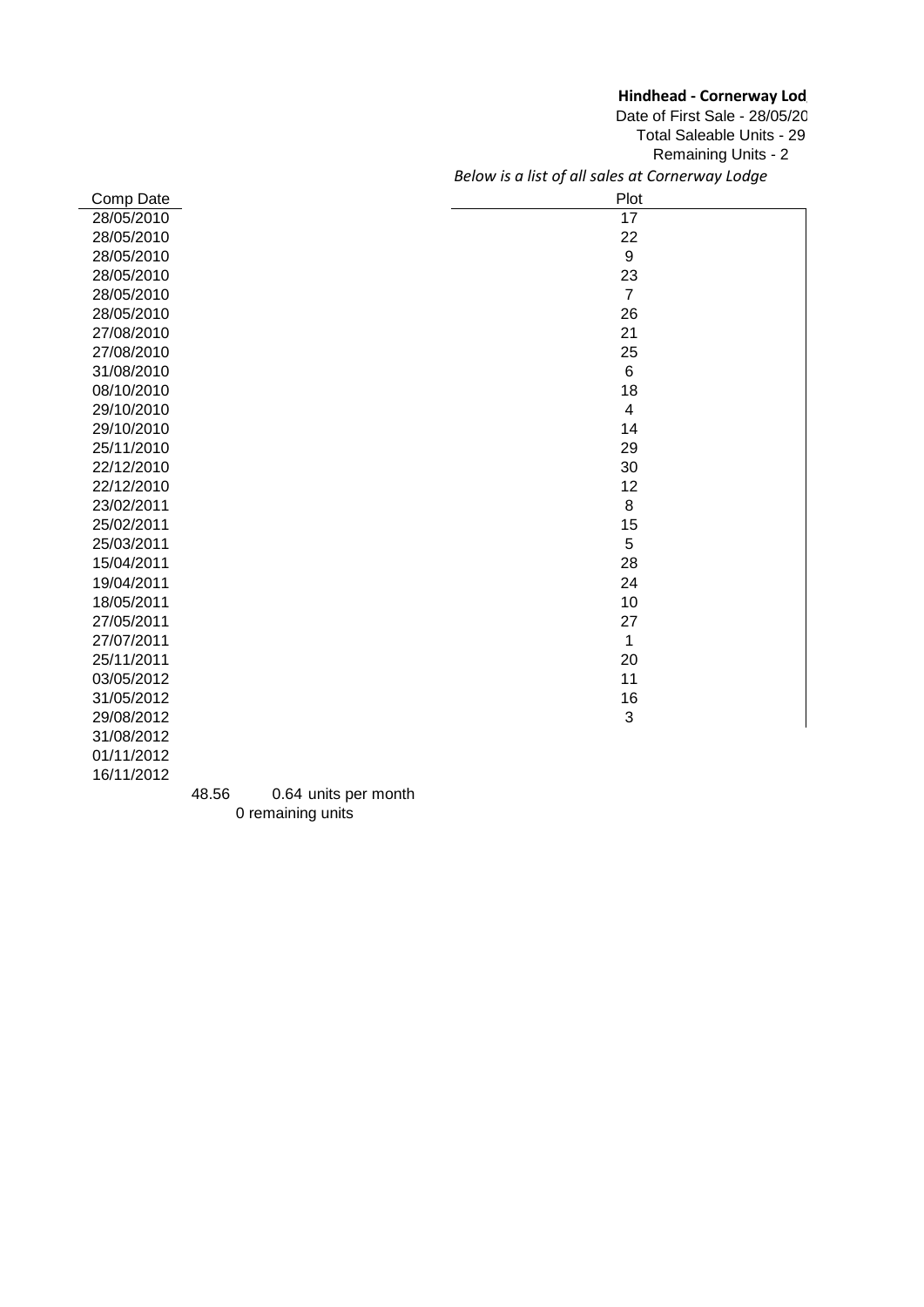**Hindhead - Cornerway Lodge**  $)10$ 

| Comp Date  |       |                   |                      |
|------------|-------|-------------------|----------------------|
| 28/05/2010 |       |                   |                      |
| 28/05/2010 |       |                   |                      |
| 23/06/2010 |       |                   |                      |
| 20/08/2010 |       |                   |                      |
| 25/08/2010 |       |                   |                      |
| 27/08/2010 |       |                   |                      |
| 13/09/2010 |       |                   |                      |
| 22/09/2010 |       |                   |                      |
| 01/11/2010 |       |                   |                      |
| 26/11/2010 |       |                   |                      |
| 30/11/2010 |       |                   |                      |
| 25/02/2011 |       |                   |                      |
| 06/04/2011 |       |                   |                      |
| 27/05/2011 |       |                   |                      |
| 18/08/2011 |       |                   |                      |
| 25/11/2011 |       |                   |                      |
| 29/11/2011 |       |                   |                      |
| 30/11/2011 |       |                   |                      |
| 30/11/2011 |       |                   |                      |
| 20/02/2012 |       |                   |                      |
| 29/02/2012 |       |                   |                      |
| 10/04/2012 |       |                   |                      |
| 16/04/2012 |       |                   |                      |
| 05/09/2012 |       |                   |                      |
| 31/10/2012 |       |                   |                      |
| 30/11/2012 |       |                   |                      |
| 28/02/2013 | 48.56 |                   | 0.56 units per month |
|            |       | 2 remaining units |                      |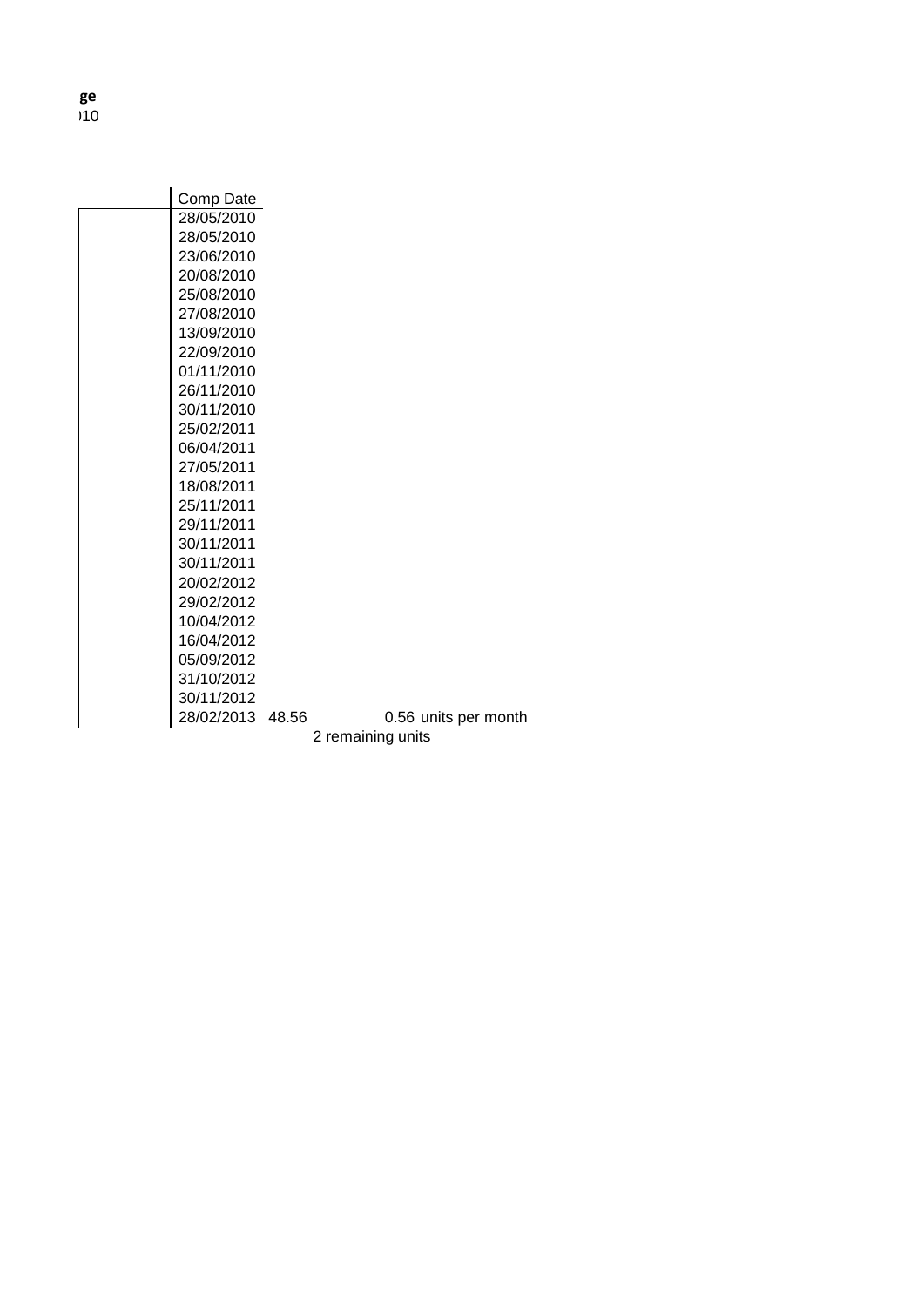## **Sutton - Hampton Lodge**

Date of First Sale - 24/11/2006

Total Saleable Units - 39

Remaining Units - 0

*Below is a list of all sales at Hampton Lodge*

| Plot                    | Comp Date                   |
|-------------------------|-----------------------------|
| $\boldsymbol{9}$        | 24/11/2006                  |
| 6                       | 27/11/2006                  |
| $\overline{\mathbf{4}}$ | 30/11/2006                  |
| 20                      | 05/12/2006                  |
| 18                      | 06/12/2006                  |
| 10                      | 08/12/2006                  |
| 11                      | 01/02/2007                  |
| 21                      | 02/03/2007                  |
| 29                      | 04/05/2007                  |
| 22                      | 15/05/2007                  |
| 32                      | 17/05/2007                  |
| 17                      | 23/05/2007                  |
| 12                      | 25/05/2007                  |
| $\mathbf 1$             | 31/05/2007                  |
| 40                      | 13/06/2007                  |
| 5                       | 29/06/2007                  |
| 38                      | 25/07/2007                  |
| $\overline{2}$          | 27/07/2007                  |
| 19                      | 20/09/2007                  |
| 39                      | 12/10/2007                  |
| 3                       | 14/02/2008                  |
| 14                      | 29/02/2008                  |
| 34                      | 02/05/2008                  |
| 35                      | 06/06/2008                  |
| 30                      | 20/10/2008                  |
| 25                      | 28/11/2008                  |
| 23                      | 13/03/2009                  |
| 31                      | 22/05/2009                  |
| 28                      | 28/08/2009                  |
| 36                      | 27/11/2009                  |
| 16                      | 30/04/2010                  |
| $\overline{7}$          | 28/01/2011                  |
| 15                      | 24/02/2011                  |
| 33                      | 12/04/2011                  |
| 37                      | 31/08/2011                  |
| 24                      | 10/01/2012                  |
| 26                      | 30/05/2012                  |
| 27                      | 27/07/2012                  |
| 8                       | 24/05/2013<br>78.02<br>0.50 |
|                         | 0 remainin                  |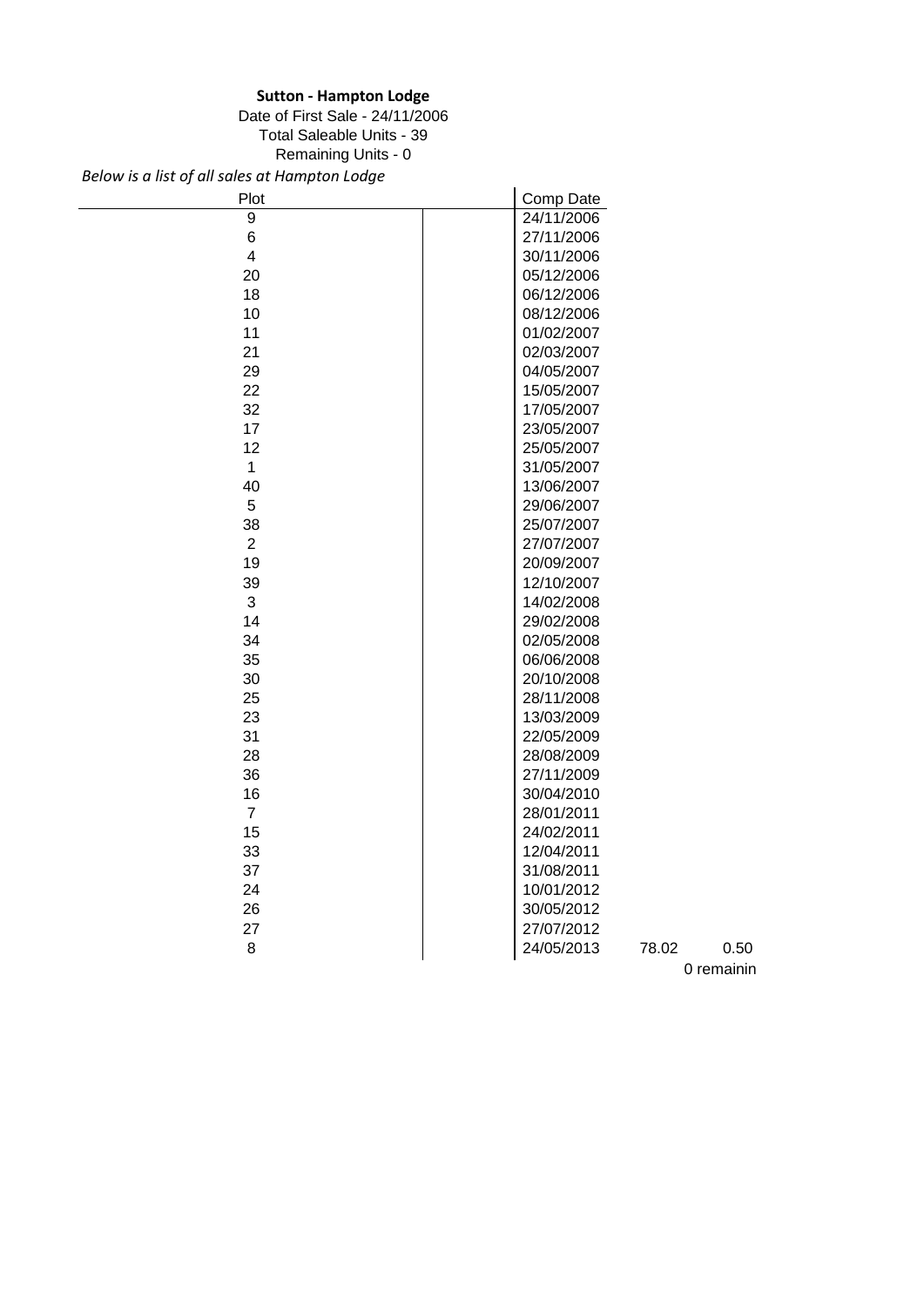## **Woking - Beaufort Lodge**

*Below is a list of all sales at Beaufort Lodge* Date of First Sale - 28/05/2012 Total Saleable Units - 46 Remaining Units - 35

| Plot | Comp Date  |
|------|------------|
| 19   | 28/05/2012 |
| 10   | 31/05/2012 |
| 38   | 31/05/2012 |
| 8    | 21/09/2012 |
| 30   | 31/10/2012 |
| 9    | 13/12/2012 |
| 11   | 28/02/2013 |
| 27   | 15/03/2013 |
| 41   | 28/05/2013 |
|      | 29/05/2013 |
| 36   | 30/05/2013 |
|      |            |
|      | 24.526     |

units per month g units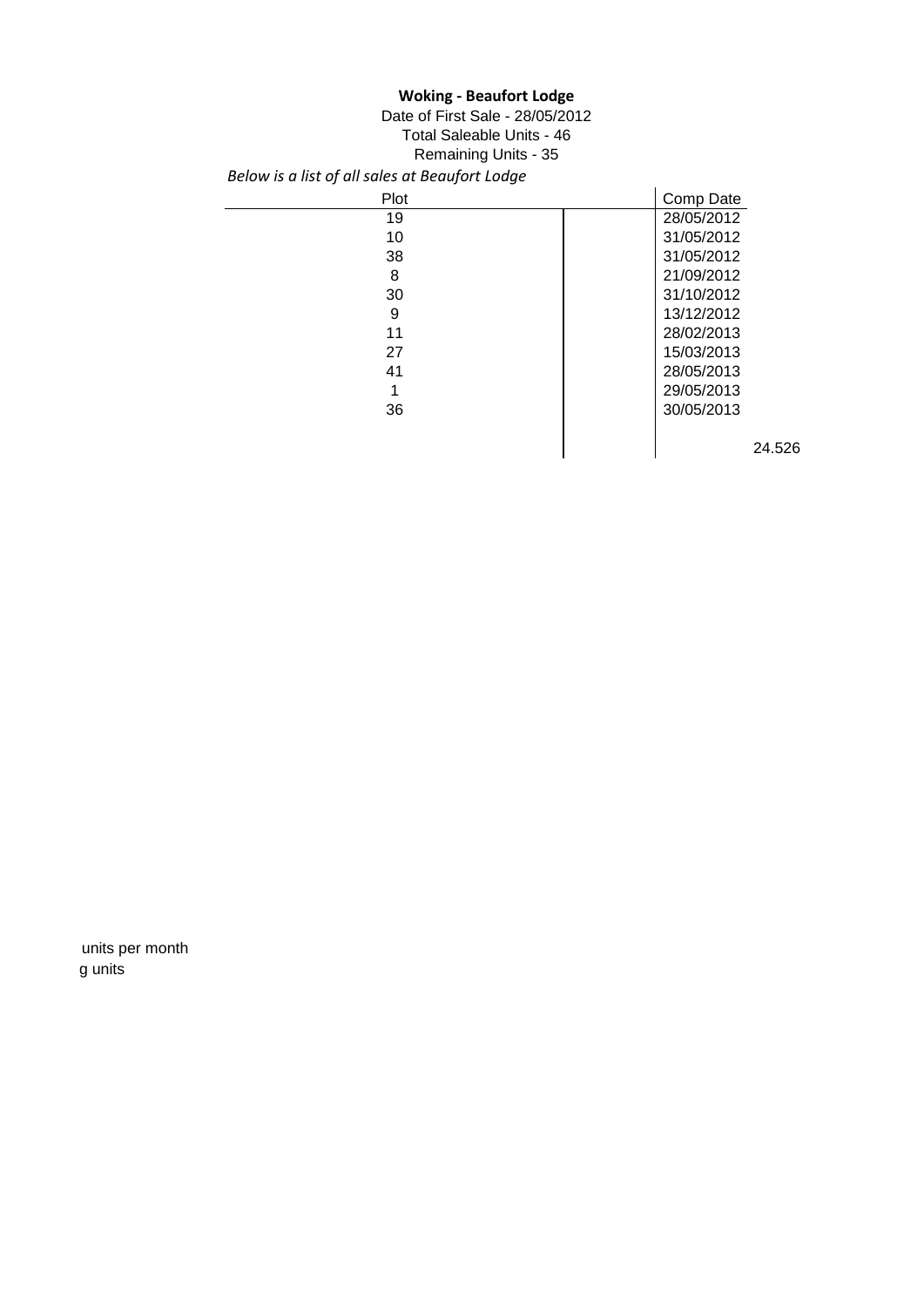|                       | <b>Faversham - Park View Lodge</b><br>Date of First Sale - 12/07/2007<br><b>Total Saleable Units - 36</b><br>Remaining Units - 0<br>Below is a list of all sales at Park View Lodge |            |  |
|-----------------------|-------------------------------------------------------------------------------------------------------------------------------------------------------------------------------------|------------|--|
|                       |                                                                                                                                                                                     |            |  |
|                       | Plot                                                                                                                                                                                | Comp Date  |  |
|                       | 1                                                                                                                                                                                   | 12/07/2007 |  |
|                       | 32                                                                                                                                                                                  | 13/07/2007 |  |
|                       | 26                                                                                                                                                                                  | 16/07/2007 |  |
|                       | 8                                                                                                                                                                                   | 19/07/2007 |  |
|                       | 9                                                                                                                                                                                   | 23/07/2007 |  |
|                       | 17                                                                                                                                                                                  | 24/07/2007 |  |
|                       | 29                                                                                                                                                                                  | 27/07/2007 |  |
|                       | 35                                                                                                                                                                                  | 30/07/2007 |  |
|                       | 34                                                                                                                                                                                  | 09/08/2007 |  |
|                       | 22                                                                                                                                                                                  | 29/08/2007 |  |
|                       | 24                                                                                                                                                                                  | 02/11/2007 |  |
|                       | $\,6$                                                                                                                                                                               | 09/11/2007 |  |
| 0.449 units per month | $\overline{7}$                                                                                                                                                                      | 30/11/2007 |  |
| 35 remaining units    | 30                                                                                                                                                                                  | 29/02/2008 |  |
|                       | 11                                                                                                                                                                                  | 18/04/2008 |  |
|                       | 21                                                                                                                                                                                  | 30/05/2008 |  |
|                       | 27                                                                                                                                                                                  | 30/05/2008 |  |
|                       | 37                                                                                                                                                                                  | 30/05/2008 |  |
|                       | 10                                                                                                                                                                                  | 14/08/2008 |  |
|                       | 25                                                                                                                                                                                  | 29/08/2008 |  |
|                       | 18                                                                                                                                                                                  | 10/11/2008 |  |
|                       | $\boldsymbol{2}$                                                                                                                                                                    | 27/02/2009 |  |
|                       | $\overline{\mathbf{4}}$                                                                                                                                                             | 26/08/2009 |  |
|                       | 3                                                                                                                                                                                   | 28/08/2009 |  |
|                       | 23                                                                                                                                                                                  | 24/11/2009 |  |
|                       | 20                                                                                                                                                                                  | 04/12/2009 |  |
|                       | 28                                                                                                                                                                                  | 10/12/2009 |  |
|                       | 19                                                                                                                                                                                  | 27/01/2010 |  |
|                       | 15                                                                                                                                                                                  | 28/05/2010 |  |
|                       | 16                                                                                                                                                                                  | 01/02/2011 |  |
|                       | 31                                                                                                                                                                                  | 11/03/2011 |  |
|                       | 36                                                                                                                                                                                  | 12/04/2011 |  |
|                       | 12                                                                                                                                                                                  | 27/05/2011 |  |
|                       |                                                                                                                                                                                     |            |  |
|                       | 14                                                                                                                                                                                  | 31/05/2011 |  |
|                       | 33                                                                                                                                                                                  | 26/10/2012 |  |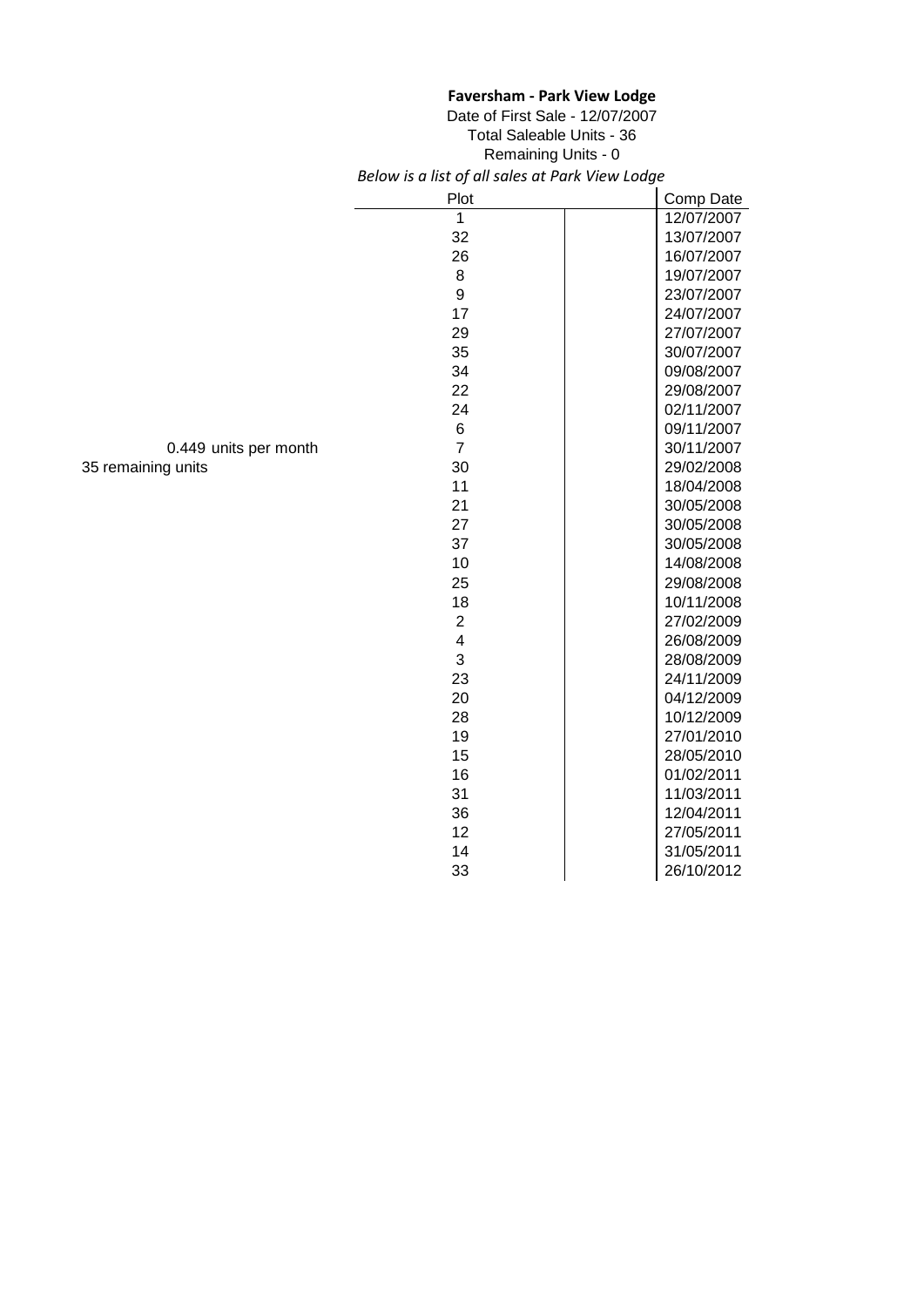# **Tunbridge Wells - Chartwell Lodge**

*Below is a list of all sales at Chartwell Lodge* Plot Date of First Sale - 30/11/2007 Remaining Units - 0 Total Saleable Units - 38

|               | <b>PIOT</b>                           |  |
|---------------|---------------------------------------|--|
|               | $\overline{3}$                        |  |
|               | $\begin{array}{c} 6 \\ 7 \end{array}$ |  |
|               |                                       |  |
|               | 23                                    |  |
|               | 22                                    |  |
|               | 33                                    |  |
|               | $\overline{\mathbf{4}}$               |  |
|               | 8                                     |  |
|               | 35                                    |  |
|               | 16                                    |  |
|               | 14                                    |  |
|               | 15                                    |  |
|               | 24                                    |  |
|               | 10                                    |  |
|               | 34                                    |  |
|               | 12                                    |  |
|               | 30                                    |  |
|               | 27                                    |  |
|               | 36                                    |  |
|               | $\mathbf{1}$                          |  |
|               | 21                                    |  |
|               | 19                                    |  |
|               | 18                                    |  |
|               | 11                                    |  |
|               | 31                                    |  |
|               | 17                                    |  |
|               | 32                                    |  |
|               |                                       |  |
|               | $\begin{array}{c} 2 \\ 9 \end{array}$ |  |
|               | 28                                    |  |
|               | 29                                    |  |
|               | 26                                    |  |
|               | 37                                    |  |
|               | 39                                    |  |
| its per month | $\,$ 5 $\,$                           |  |
|               | 20                                    |  |
|               | 25                                    |  |
|               | 38                                    |  |
|               |                                       |  |

63.55 0.57 uni 0 remaining units